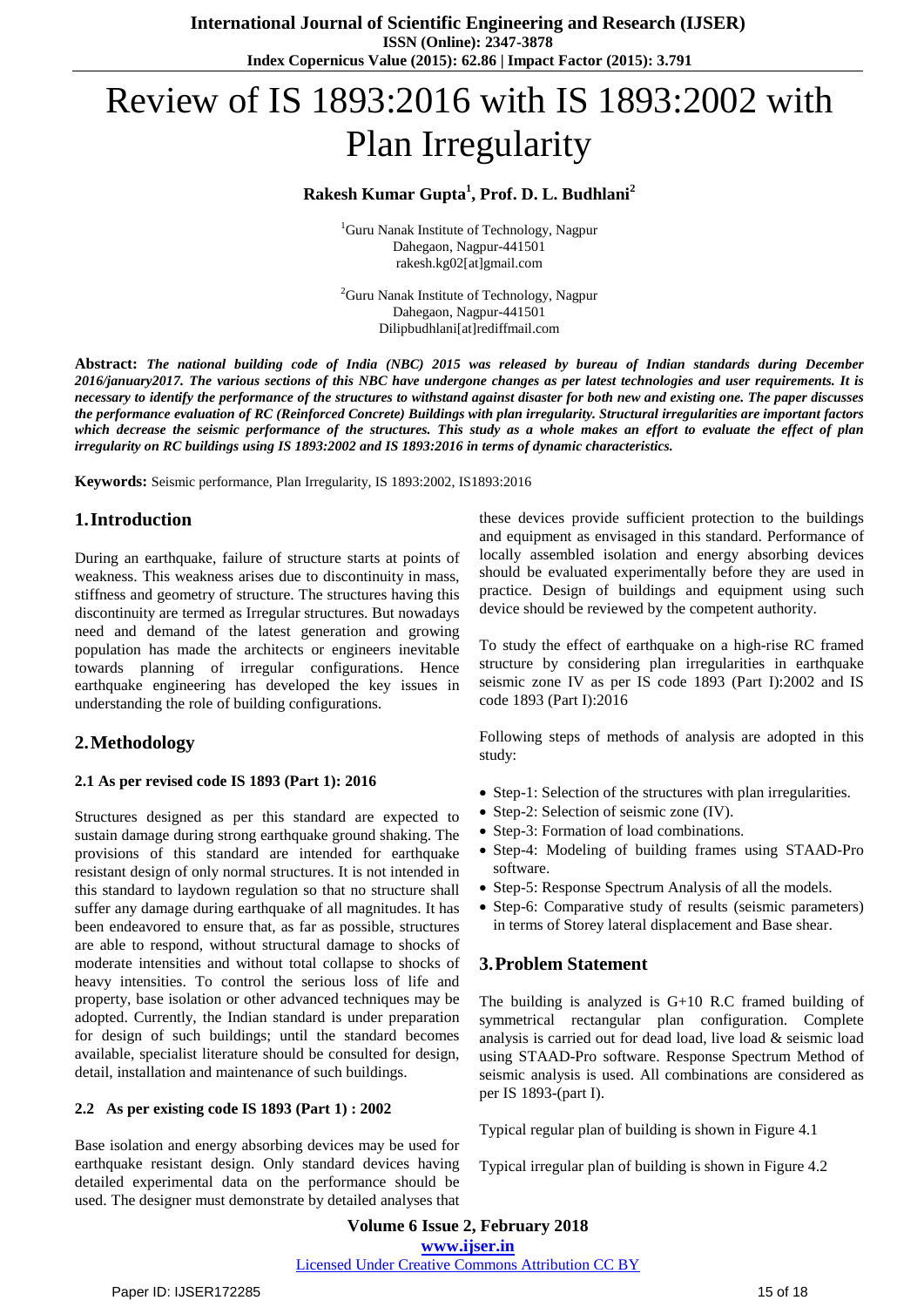

**Figure 1:** G+ 10 RC frame regular plan building



**Figure 2:** G+ 10 RC frame irregular plan building

### **3.1 Building properties**

### **Site Properties:**

Details of building:: G+10 RC framed structure Plan Dimension:: 35m x 20m , 5m span in each direction. Outer wall thickness:: 230mm Inner wall thickness:: 230mm Floor height ::3 m Parking floor height :: 3m

#### **Material Properties**

Material grades of M35 & Fe500 is used for the design.

#### **Loading on structure**

Dead load: self-weight of structure Weight of 230mm wall: 13.8 kN/m² Live load: Floor:: 2.5 kN/m² Roof: 1.5 kN/m² Seismic load:: Seismic Zone IV

| <b>Table 1:</b> Preliminary Geometric & Seismic data |                          |
|------------------------------------------------------|--------------------------|
| As per IS 1893:2002                                  | As per IS 1893:2016      |
| $\mathbf{v}$ $\mathbf{v}$                            | $0.50$ $\sigma$ $\sigma$ |

|                     | $A$ <sup>2</sup> DCI 10 1070.2002 | <b>AS DEL IS 1073.4010</b> |
|---------------------|-----------------------------------|----------------------------|
| Column size         | 850mmX400mm                       | 850mmX400mm                |
| Beam size           | $600$ mm $X300$ mm                | $600$ mm $X300$ mm         |
| Slab thickness      | 120 <sub>mm</sub>                 | 120 <sub>mm</sub>          |
| Seismic Zone Z      | $IV = 0.24$                       | $IV = 0.24$                |
| Importance factor I |                                   | 12                         |



**Figure 3:** 3D View of G+ 10 RC frame regular plan building



**Figure 4:** 3D View of G+ 10 RC frame irregular plan building

# **4.Results and Discussions**

Response spectrum method is carried out to evaluate the seismic performance of special moment resisting (SMRF) structures. In this seismic loading is applied to the structure as per IS 1893:2002 and IS 1893:2016 for regular and with plan irregularity building. STAAD.pro software is used for analysis.

Table 2 represents comparison between base shear in X direction for regular frame and frame with plan irregularity.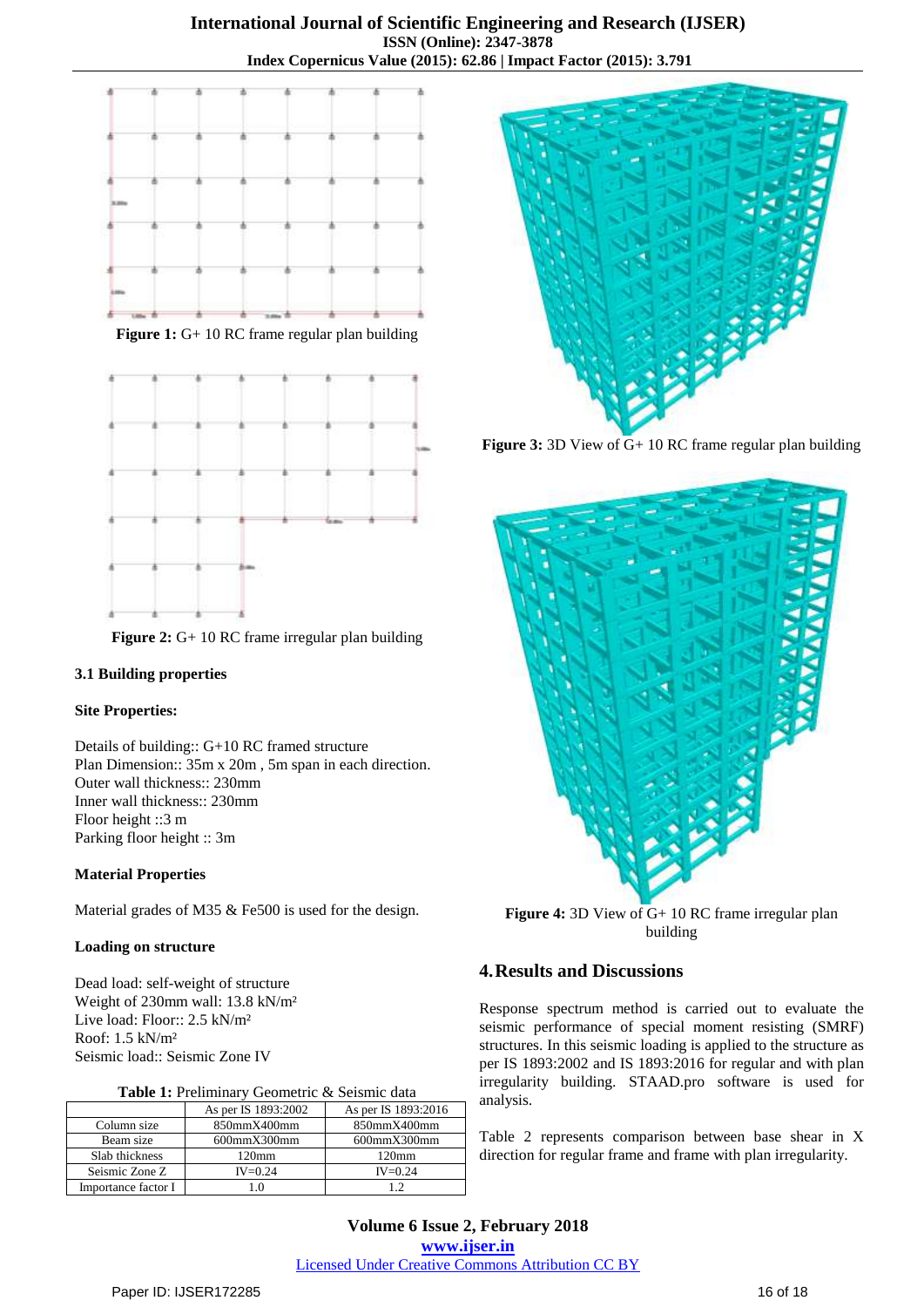| <b>International Journal of Scientific Engineering and Research (IJSER)</b> |
|-----------------------------------------------------------------------------|
| <b>ISSN</b> (Online): 2347-3878                                             |
| Index Copernicus Value (2015): 62.86   Impact Factor (2015): 3.791          |

| <b>Table 2:</b> Base shear (kN) in X direction        |         |        |  |  |
|-------------------------------------------------------|---------|--------|--|--|
| Base shear (kN) in X-direction                        |         |        |  |  |
| Plan Irregularity<br>IS codes<br><b>Regular Frame</b> |         |        |  |  |
| 1893:2002<br>5786.01                                  |         | 5465.6 |  |  |
| 1893:2016                                             | 8143.27 | 6575.8 |  |  |



**Figure 5:** Comparison of base shear in kN in X direction

Figure 5 shows graphical representation between base shear in X direction for regular frame and frame with plan irregularity by response spectrum method using IS 1893:2002 and IS 1893:2016. It shows that base shear is increased up to 30% by using IS 1893:2016 in both geometry.

Table 3 represents comparison between base shear in Y direction for regular frame and frame with plan irregularity.

**Table 3:** Base shear (kN) in Y direction

| Base shear (kN) in Y-direction                 |         |         |  |  |
|------------------------------------------------|---------|---------|--|--|
| IS codes<br>Regular Frame<br>Plan Irregularity |         |         |  |  |
| 1893:2002                                      | 5722.98 | 5007.98 |  |  |
| 1893:2016<br>7448.96<br>6009.57                |         |         |  |  |

Figure 6 shows graphical representation between base shear in Y direction for regular frame and frame with plan irregularity by response spectrum method using IS 1893:2002 and IS 1893:2016. It shows that base shear is increased up to 30% by using IS 1893:2016 in both geometry.



**Figure 6:** Comparison of base shear in kN in Y direction

Table 4 represents comparison between maximum lateral displacement in X direction for regular frame and frame with plan irregularity.

**Table 4:** Maximum Lateral Displacement (mm) in X direction

| Maximum Lateral Displacement (mm) in X-direction |               |                   |  |  |
|--------------------------------------------------|---------------|-------------------|--|--|
| IS codes                                         | Regular Frame | Plan Irregularity |  |  |
| 1893:2002                                        | 49.85         | 49.863            |  |  |
| 1893:2016                                        | 78.014        | 79.927            |  |  |



**Figure 7:** Maximum lateral displacement in mm in X direction

Figure 7 shows graphical representation between maximum lateral displacement in X direction for regular frame and frame with plan irregularity by response spectrum method using IS 1893:2002 and IS 1893:2016. It shows that displacement is increased up to 40% by using IS 1893:2016 in both geometry.

Table 5 represents comparison between maximum lateral displacement in Y direction for regular frame and frame with plan irregularity.

**Table 5:** Maximum Lateral Displacement (mm) in Y direction

| Maximum Lateral Displacement (mm) in Y-direction      |       |       |  |  |  |
|-------------------------------------------------------|-------|-------|--|--|--|
| IS codes<br>Plan Irregularity<br><b>Regular Frame</b> |       |       |  |  |  |
| 1893:2002                                             | 7.372 | 7.493 |  |  |  |
| 1893:2016<br>8.265<br>8.604                           |       |       |  |  |  |



**Figure 8:** Maximum lateral displacement in mm in Y direction

Figure 8 shows graphical representation between maximum lateral displacement in Y direction for regular frame and frame with plan irregularity by response spectrum method using IS 1893:2002 and IS 1893:2016. It shows that displacement is increased up to 60% by using IS 1893:2016 in both geometry.